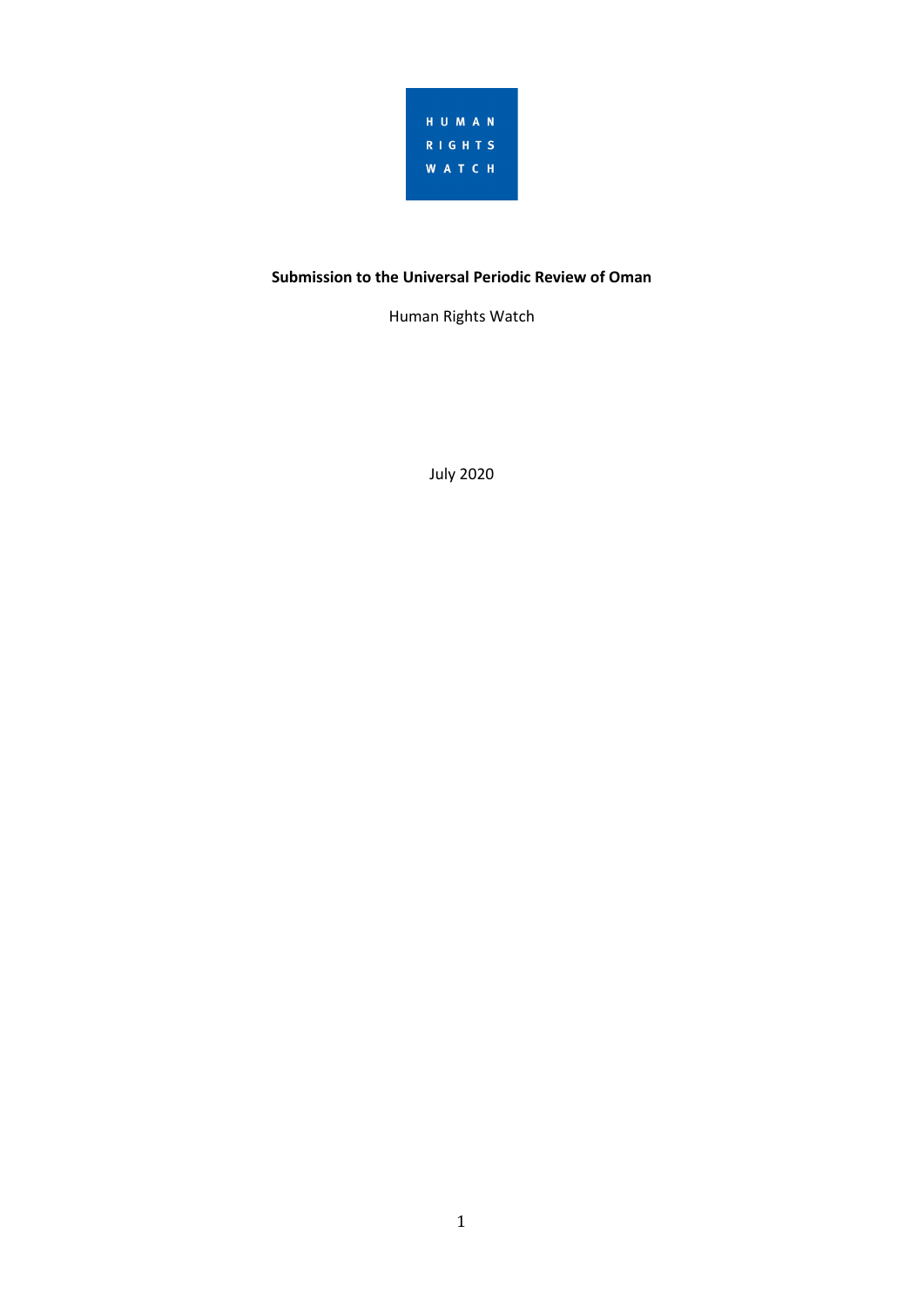#### **Freedom of Expression**

- 1. Oman'<sup>s</sup> Basic Law guarantees freedom of expression, but restricts this right based on "the conditions and circumstances defined by the Law," and prohibits any publication that "leads to public discord, violates the security of the State or abuses <sup>a</sup> person'<sup>s</sup> dignity and his rights" (article 31). Authorizing blanket prohibitions on these vague grounds goes beyond the restrictions permitted under international human right law.
- 2. During its 2015 UPR, Oman accepted <sup>a</sup> recommendation to "[s]afeguard the right to opinion and speech, as prescribed by Article 29 of the Omani Basic Statute of the State, by reviewing current legislation and working towards specifying its limits and boundaries in <sup>a</sup> clear and consistent manner." 1 Yet Oman revised its penal code in January 2018, increasing punishments for offenses that relate to the peaceful exercise of freedom of expression. The punishment for committing slander against the sultan and his authority increased from between six months and three years in prison to between three and seven years in prison under article 97. Under article 269, the penalty for committing blasphemy or insulting Islam increased from between 10 days and 3 years to between 3 and 10 years in prison.
- 3. Security agencies, particularly the Internal Security Service, continued to target pro-reform activists, often for views they expressed on social media platforms like Facebook and Twitter. Courts sentenced activists to prison terms using vaguely defined laws that limit free speech, including crimes such as "insulting the Sultan" and "undermining the prestige of the state." On October 5, 2017, Oman'<sup>s</sup> Supreme Court issued its final ruling that the pro-reform Azamn newspaper must permanently close.
- 4. On June 3, 2020, Omani police arrested an activist and blogger Awadh al-Sawafi and held him in detention until June 9, after which he was released on bail for 100 Omani Rials (USD\$260) by the Ibri Court of First Instance. His arrest related to Tweets in which he criticized government agencies that threaten citizens. On June 16, the court sentenced Awadh al-Sawafi to <sup>a</sup> suspended one year prison sentence and <sup>a</sup> ban on using social media for one year for violating the Cyber Crime Law by publishing information harming public order. Awadh was among those detained in 2012 in the so-called "lèsemajesté" case, in which he was sentenced to <sup>a</sup> year in prison for defamation against the former Sultan.
- 5. Similarly, on June 10, 2020, the Court of First Instance in Muscat sentenced former Shura Council member Salem al-Awfi and journalist Adel al-Kasbi to one year in prison each for "using information technology to spread harm to public order." Their charges relate to tweets that criticized corruption and called for justice.
- 6. *The Government of Oman should*:
	- . Amend the penal code and other laws, including the Press and Publications Law, Telecommunications Act of 2002, Cyber Crimes Law, and Civil Societies Law so as not to infringe upon internationally guaranteed rights of free speech, assembly, and association. Release all people and quash convictions related to peaceful exercise of freedoms of expression, association, and assembly.

### **Women'<sup>s</sup> Rights**

7. Despite Oman accepting several UPR recommendations on women'<sup>s</sup> rights, Oman continued to discriminate against women.

 $1$  Universal Periodic Review, Second Review, Session 23, Reviewed 5 November 2015, Adopted 16 March 2016, "Oman – Responses and Recommendations & Voluntary Pledges," available at: https://www.upr-info.org/sites/default/files/document/oman/session\_23\_- \_november\_2015/recommendations\_and\_pledges\_oman\_2016.pdf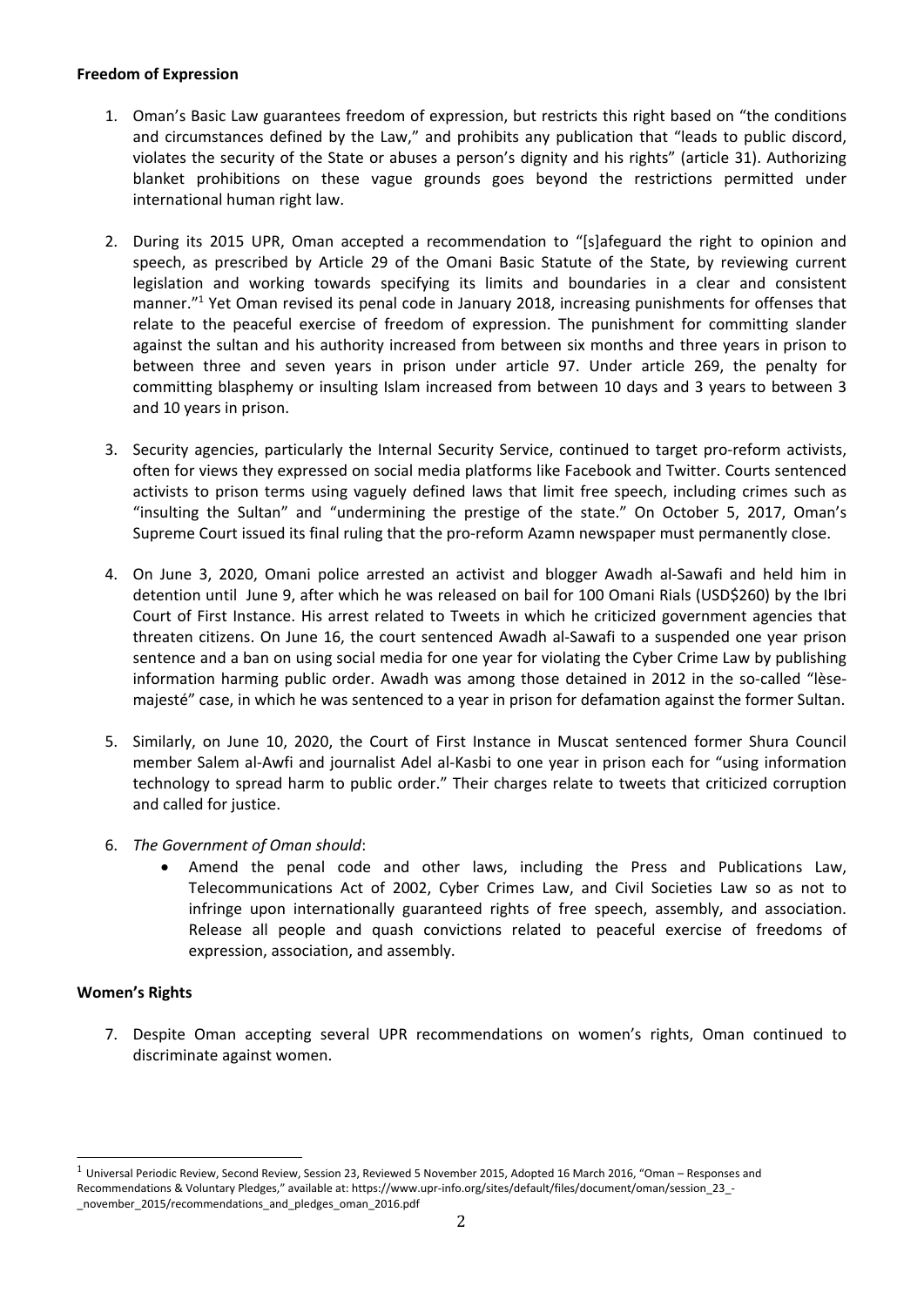- 8. Oman does not allow women to transmit nationality to their children on an equal basis with men. Oman noted <sup>a</sup> number of recommendations in 2015 in relation to the citizenship issue but has taken no steps to halt this discrimination. Article 18 of the new Omani Nationality Law allows an Omani woman to transmit nationality to her children from <sup>a</sup> marriage to <sup>a</sup> foreign man only upon becoming widowed, divorced, or when her husband has been absent or abandoned them for at least 10 consecutive years.<sup>2</sup> Moreover, their marriage should have obtained approval from the ministry of interior before it took place, and the child should live with her. 3 Omani men can transmit Omani nationality to their children automatically, regardless of whether they are married to an Omani or non-Omani woman.
- 9. Women continue to face discrimination in relation to marriage and family. Oman'<sup>s</sup> Personal Status Law requires <sup>a</sup> woman'<sup>s</sup> male guardian, usually <sup>a</sup> father, to contract her into marriage, <sup>a</sup> condition not imposed on men, and recognizes <sup>a</sup> husband as the head of <sup>a</sup> household. 4 A husband can divorce his wife without cause, whereas women who seek divorce must apply to the courts on limited grounds or pay compensation for her husband'<sup>s</sup> consent to the divorce (*khula* divorce). <sup>5</sup> Women are also discriminated against in obtaining guardianship over their children. The law recognizes fathers as the legal guardians of the children, regardless of whether <sup>a</sup> court has ordered that the children should live with the mother.<sup>6</sup> Even where the child is living with the mother, the law provides that she cannot travel abroad with her child without the approval of the guardian. 7 In matters of inheritance, women inherit half as much as male heirs. $^8$
- 10. Oman has failed to implement recommendations that it accepted on violence against women such as recommendation 129.81 "Adopt legislation to prevent and combat violence against women and domestic violence" (Italy). Oman has no legislation to combat domestic violence. Article 37 of the Personal Status Law stipulates that <sup>a</sup> wife has the right not to be physically or mentally abused by her husband. While the general penal code provisions could apply to physical forms of domestic violence, there is no publicly available information on how many successful prosecutions have taken place using these provisions in cases of domestic violence.
- 11. While the Ministry of Social Development opened <sup>a</sup> shelter for domestic violence survivors in 2015, it is reported by local press to be limited to Omani women and girls, and expatriate women married to Omani nationals. 9
- 12. Women who report rape can find themselves at risk of prosecution. If authorities do not believe that <sup>a</sup> woman has been raped, the authorities may consider the reporting of rape itself as <sup>a</sup> confession of sexual relations outside of marriage prompting charges against the rape victim.
- 13. *The Government of Oman should:*
	- . End all forms of discrimination in law and practice against women and girls, including intersecting forms of discrimination based on gender identity, in accordance with the Convention on the Elimination of All Forms of Discrimination Against Women.

### **Migrant Domestic Workers**

<sup>&</sup>lt;sup>2</sup> Omani Nationality Law, promulgated by Royal Decree No. 38/2014, article 18, http://gulfmigration.eu/oman-sultans-decree-no-38-of-2014-issuing-theomani-citizenship-law-2/ (accessed January 23, 2017).

<sup>&</sup>lt;sup>3</sup> Omani Nationality Law, art. 18 also provides that the child should also have resided in Oman for at least 10 continuous years, possess sound conduct and character; shall not have been convicted of any crime or offence in breach of trust, unless rehabilitated; and the minor'<sup>s</sup> guardian, if any, shall express in writing his non-objection of the child acquiring Omani citizenship.

<sup>4</sup> Personal Status Law, Royal Decree No. 32 of 1997, arts.19-20 and 38.

<sup>5</sup> Personal Status Law (No. 32 of 1997), arts. 95 and 98–114.

<sup>6</sup> Personal Status Law (No. 32 of 1997), arts. 158-169.

 $<sup>7</sup>$  Personal Status Law (No. 32 of 1997), art. 134.</sup>

<sup>8</sup> Personal Status Law (No. 32 of 1997), arts. 243, 244, 245, 246 and 254.

<sup>9</sup> "Shelter from the storm of abuse for women in Oman," *Times of Oman*, January 7, 2015, http://timesofoman.com/article/45953/Oman/Shelter-fromthe-storm-of-abuse-for-women-in-Oman (accessed January 23, 2017).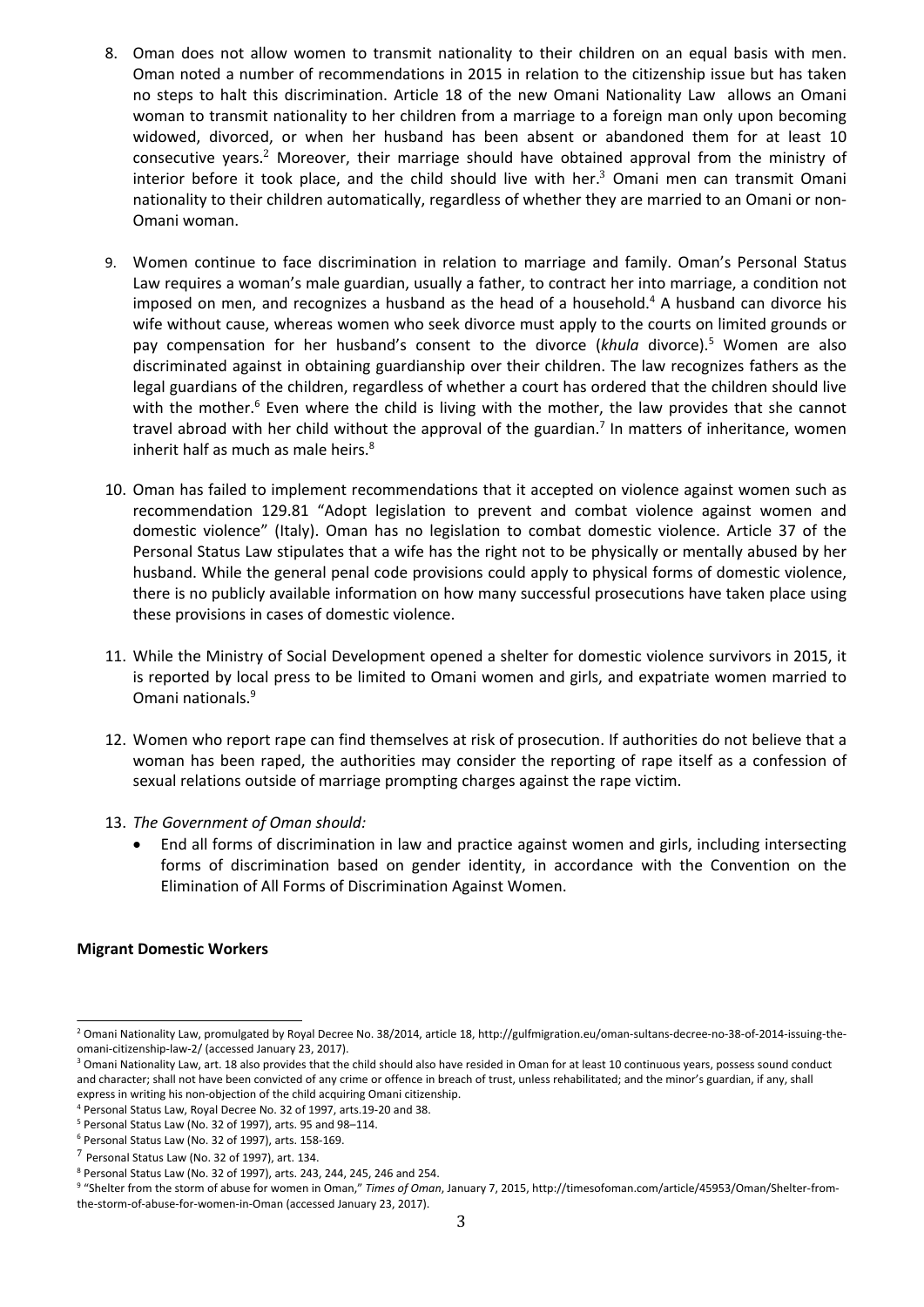- 14. Oman has done little to protect migrant domestic workers rights despite noting recommendations and accepting one (recommendation 129.204), which stated: "Review the kafala system, and study possible alternatives in managing foreign labour, with <sup>a</sup> view to strengthening protection for domestic workers, including from violence and abuse, and to provide effective avenues for redress."
- 15. Oman reported hosting 233,046 migrant domestic workers in February 2020. $^{10}$  Most are from the Philippines, Indonesia, India, Bangladesh, Sri Lanka, Uganda, and Tanzania.
- 16. Human Rights Watch research found in 2016 and 2017 that domestic workers faced multiple forms of abuse and exploitation at the hands of their employers or recruitment agents in Oman. Most said that their employers confiscated their passports, making it harder to leave them if their employers are abusive. Many said their employers did not pay them their full salaries, forced them to work excessively long hours without breaks or days off, or denied them adequate food and living conditions. Some said their employers physically or sexually abused them. $^{11}$
- 17. In some cases, workers described abuses that amounted to forced labor or trafficking. They said they applied for jobs in the United Arab Emirates (UAE), but after arriving there, recruitment agents or employers forced or coerced them into crossing the porous border into Oman with employers who exploited and abused them. Employers typically pay fees to recruitment agencies to secure domestic workers' services, and several workers said that their employers told them they had "bought" them.
- 18. Such abuses are facilitated by Oman'<sup>s</sup> restrictive *kafala* (sponsorship) immigrant labor system and lack of labor law protections for domestic workers. The *kafala* system ties migrant domestic workers' visas to their employers. They cannot work for <sup>a</sup> new employer without the current employer'<sup>s</sup> permission in the form of <sup>a</sup> "no-objection certificate" or "release", even if they complete their contract or their employer is abusive. Domestic workers who escape their employers can be reported as "absconded," an administrative offense that can result in deportation and <sup>a</sup> ban on future employment, or even <sup>a</sup> criminal complaint against them.
- 19. Human Rights Watch interviewed workers who said they had to forego their salaries as <sup>a</sup> condition for their "release," or work for <sup>a</sup> new employer who repaid recruitment costs to the initial employer. In some instances, the police and Ministry of Manpower officials helped enforce this practice.
- 20. Oman is now the only Gulf Cooperation Council (GCC) state without any legal protections for domestic workers rights. Oman'<sup>s</sup> labor law explicitly excludes domestic workers, and regulations issued in 2004 on domestic workers provide only basic protection.<sup>12</sup> The regulations do not establish standards for working hours, weekly rest days, annual vacation, or overtime compensation. The regulations do not stipulate any penalties for employers' breaches of its provisions.
- 21. Domestic workers who said they escaped abusive situations have few options. Some said they sought help from recruitment agents, but that the agents confined them to their offices, beat them, and then forced them to work for new families. Some domestic workers who turned to the police for help said officers dismissed their claims out of hand and returned them to employers or recruitment agencies. In several cases, workers said that employers beat them after the police returned them.
- 22. The Omani labor dispute-resolution mechanism at the Ministry of Manpower has no power to force employers or agents to attend dispute-resolution sessions. Workers told Human Rights Watch that either agents did not turn up to dispute resolution sessions, or officials did not believe their stories of

 $^{10}$  Oman National Centre for Statistics and Information, "Monthly Statistical Bulletin," March 2020,

https://www.ncsi.gov.om/Elibrary/LibraryContentDoc/bar\_March%202020\_0f7a0628-f2e1-42f2-8ed1-ca22b5bc72c3.pdf p.21, (accessed March 20, 2020).

<sup>11</sup> See Human Rights Watch, *"I Was Sold": Abuse and Exploitation of Migrant Domestic Workers in Oman,* July 2016,

https://www.hrw.org/report/2016/07/13/i-was-sold/abuse-and-exploitation-migrant-domestic-workers-oman and *"Working Like <sup>a</sup> Robot": Abuse of Tanzanian Domestic Workers in Oman and the United Arab Emirates,* November 2017, https://www.hrw.org/report/2017/11/14/workingrobot/abuse-tanzanian-domestic-workers-oman-and-united-arab-emirates

<sup>&</sup>lt;sup>12</sup> Labour Law, issued by Royal Decree no.35/2003, 2012, art. 2(3), https://www.manpower.gov.om/Portal/Englishpdf/Service/toc\_en.pdf (accessec June 21, 2016), and Ministerial Decision no. 189/2004 on labor rules and conditions for domestic employees, issued on June 16, 2004, available in Arabic at http://www.omanlegal.net/vb/showthread.php?t=14362 (accessed January 23, 2017), and http://www.s-oman.net/avb/showthread.php?t=701180 (accessed January 23, 2017).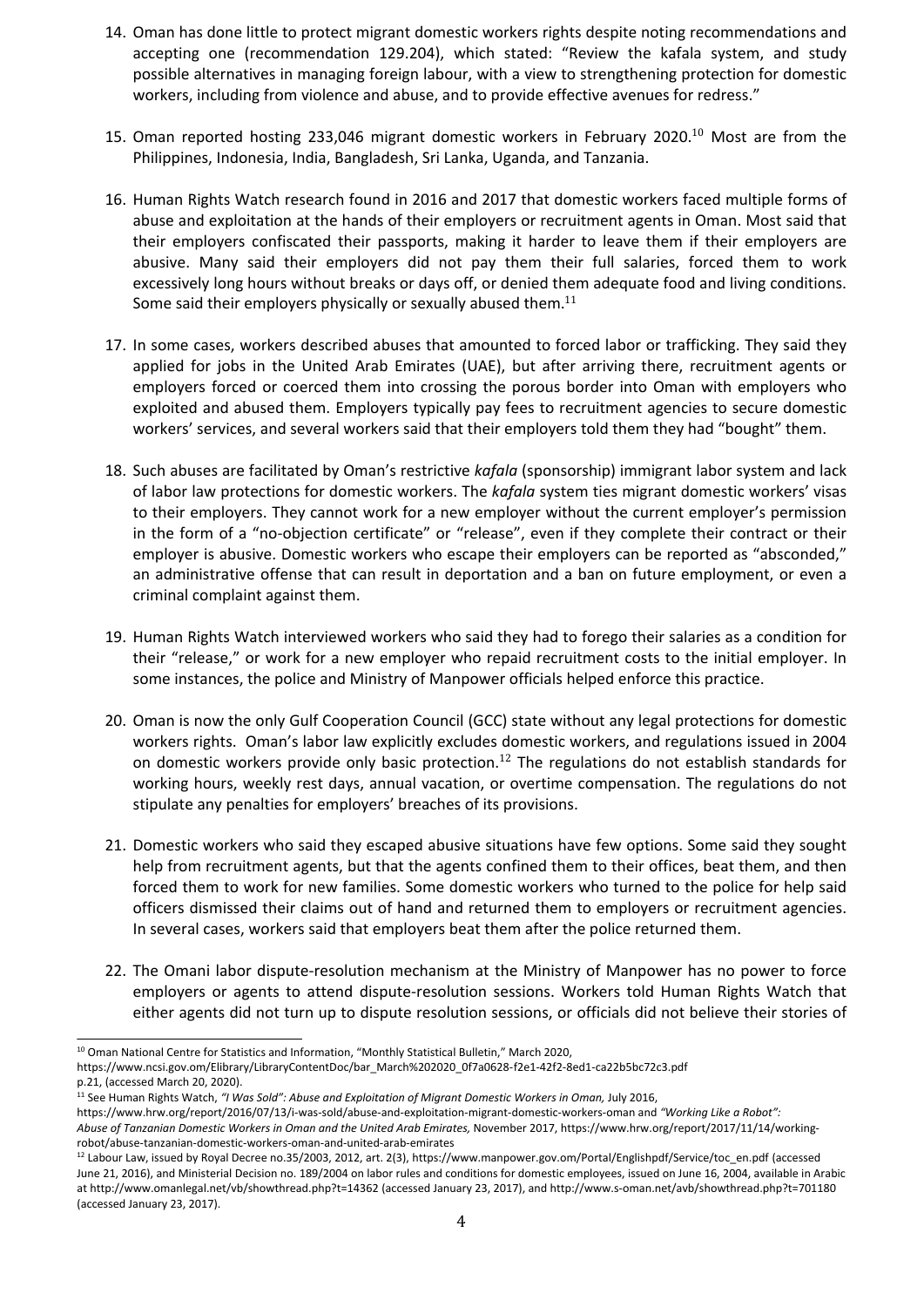abuse and sided with employers. Many workers return home unpaid and without justice, and some must even pay their employers to be able to leave.

- 23. *The Government of Oman should:*
	- . Abolish the kafala (sponsorship) system and allow migrant workers to change or leave their employers without permission from their employer.
	- $\bullet$  Reform the labor law to include domestic workers and ensure that domestic workers have effective access to justice.

## **Sexual Orientation and Gender Identity**

- 24. Oman'<sup>s</sup> revised 2018 penal code increased penalties for consensual intercourse outside of marriage. Article 259 punishes consensual intercourse outside marriage with between six months to three years' imprisonment (previously three months to one year imprisonment), and at least two years if either person is married (previously one to three years' imprisonment).<sup>13</sup> For a prosecution to proceed, the spouse or the guardian of the accused must file an official complaint, or if there is no guardian found, <sup>a</sup> prosecutor can still file <sup>a</sup> case.
- 25. While the previous penal code punished same-sex relations only if they led to <sup>a</sup> "public scandal," article 261 of the amended penal code punishes any consensual sexual intercourse between men with six months to three years in prison.
- 26. The 2018 penal code criminalizes non-normative gender expression for the first time. Article 266 provides for <sup>a</sup> prison sentence of one month to one year, <sup>a</sup> fine of 100 to 300 riyals (US\$260-780), or both, for any man who "appears dressed in women'<sup>s</sup> clothing."
- 27. In doing so, Oman is one of the few countries in the world that directly criminalizes gender expression, effectively making transgender people'<sup>s</sup> very identities illegal. Such regressive laws violate the right to freedom of expression and infringe upon transgender peoples' rights to privacy, non-discrimination, and freedom of movement.
- 28. On January 27, 2018, the Royal Oman Police announced that they had arrested "<sup>a</sup> number of men in women'<sup>s</sup> clothing" in the town of Salalah, in Dhofar Governate, following the circulation of images from a private party on social media.<sup>14</sup> The police, who apparently determined that some partygoers were dressed in clothing not corresponding to their assigned sex, arrested four of them.
- 29. On February 15, 2018, <sup>a</sup> court in Salalah convicted the four on charges of immoral conduct under article 265 of the penal code; "imitating the opposite sex" under article 266(d) of the penal code; producing or distributing material that violates "public ethics" under article 17 of the Cyber Crime Law of 2011; and "assisting" in the production or distribution of such material under article 31 of the Cyber Crime Law, according to two Omani activists familiar with the case. The activists told Human Rights Watch that the court sentenced each of the four people to three years in prison, <sup>a</sup> fine of 3,000 Omani riyals (about US \$7,800), and <sup>a</sup> month of street cleaning for four hours <sup>a</sup> day, and that the court also confiscated one defendant'<sup>s</sup> mobile phone and suspended his social media accounts as part of the sentence.
- 30. In another case reported in the Times of Oman on March 11, 2018, the Royal Oman Police stated that "Police in Al Buraimi managed to arrest an [expat of] Asian nationality in Al Buraimi park, dressed in women'<sup>s</sup> clothing, which was <sup>a</sup> 'women'<sup>s</sup> only day' at the park." According to the police statement, the person arrested wore an abaya, niqab, and headscarf.

<sup>&</sup>lt;sup>13</sup> Oman Penal Code, promulgated by Royal Decree No. 8/2018, art. 259. The criminalization of adult consensual sexual relations violates internationa human rights law including the rights to privacy, nondiscrimination, physical autonomy, and health.

 $^{14}$  @RoyalOmanPolice. " المقاطع المتداولة عبر وسائل الاجتماعي يظهر فيها عدد من الرجال بالملابس النسائية في محافظة ظفار. توضح الشرطة بأنه تم القبض الاجر قيد والقضية الأشخاص على". Twitter, <sup>27</sup> January, 2018, 11:36am EST. Available at: https://twitter.com/RoyalOmanPolice/status/957291204747710466